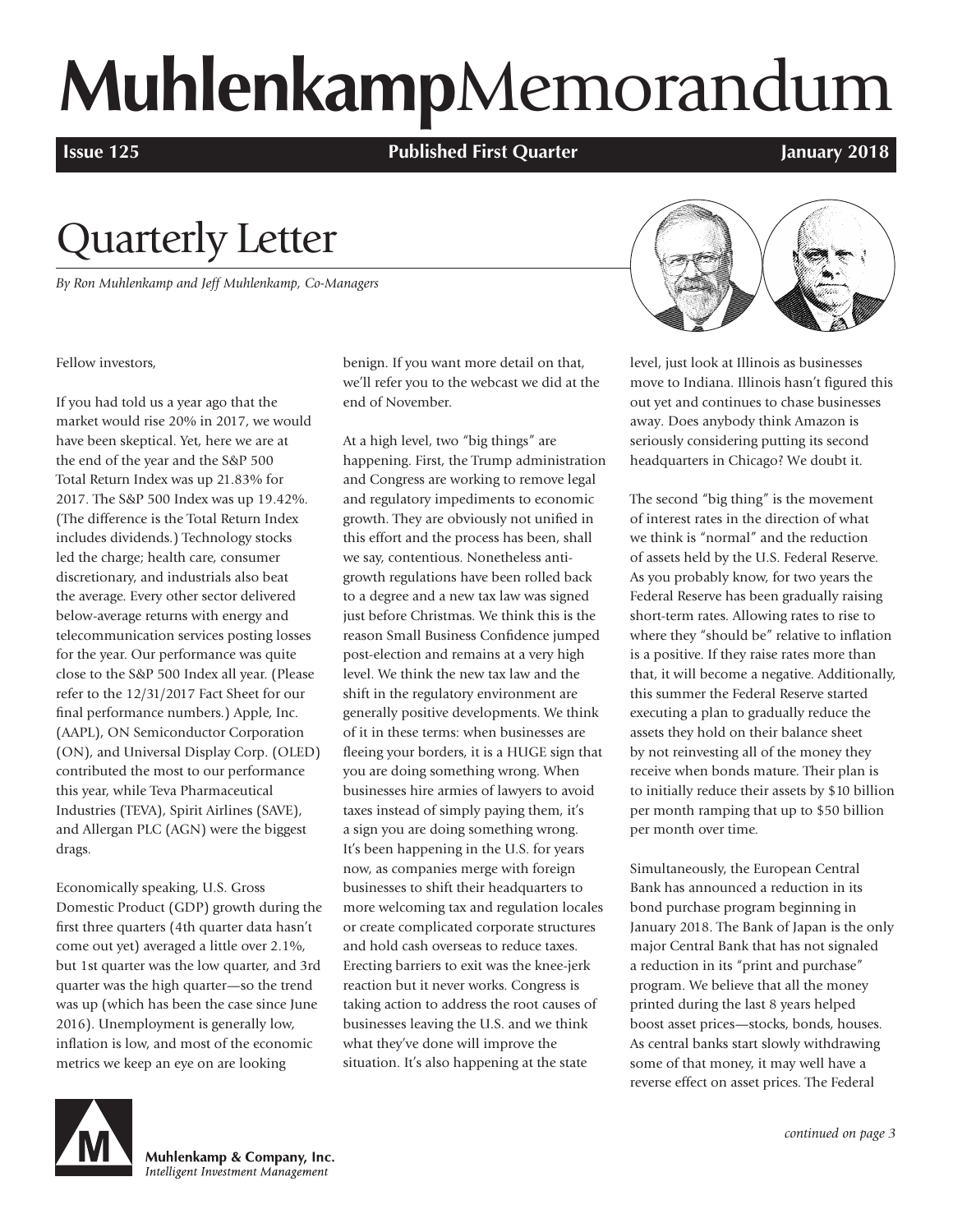## Don't Let the IRS Define Your Investing

*By Tony Muhlenkamp*

During our November webcast (archive available on our website), we mentioned the idea of "spend the income, don't touch the principal." It's an investing mantra that has been passed down and has become the guiding principle for how to invest in retirement; invest for the maximum income; spend that income, and don't touch the principal. I think this ignores the effects of inflation and taxes on your assets (see our essays: *What is Risk?* and *Problems with Investing for Income*); and it's a trap that hinges on allowing the IRS to define the terms of investing. I strongly recommend allowing the IRS to define the terms when it comes to paying your taxes; but it's a bad

idea to let them do it when you are doing your investing.

As an investor, it benefits you to lower your tax bill by earning returns in ways that the IRS taxes at a lower rate. A return in long-term capital gains will often cost you less in taxes than the same dollar amount of "ordinary income." If it is spending money that you need, you could invest for growth then cash out any gain made on your investment. So you don't always need to rely on *income*, when *capital gains* can accomplish the same goal (give you money to spend) at a lower tax rate.

The IRS defines income as W-2 type salary and wages; interest on bonds and fixed income investments; dividends on stocks; rental on property, etc. Capital gains result from selling an asset for more than you paid for it; capital losses result from selling an asset for less than you paid for it; and principal is what you get to keep after paying taxes on any and all of the above. (This description is not all inclusive or

*As an investor, it benefits you to lower your tax bill by earning returns in ways that the IRS taxes at a lower rate. A return in longterm capital gains will often cost you less in taxes than the same dollar amount of "ordinary income."* 

comprehensive, but it suffices for purposes of discussion; call it illustrative but not definitive.)

Imagine you are at your favorite restaurant or watering hole, and you tip your server with a \$20 dollar bill. Is your server going to ask if that \$20 bill is interest from a bond, dividend from a stock, capital gain, capital loss, or principal? Will your server refuse to take the \$20 bill if it's a capital gain resulting from the sale of an asset instead of income? Will they care? Will you care?

Who cares whether that \$20 bill is the result of income or capital gain? The IRS cares, because they tax capital gains and income at different rates. As I said, the IRS trumps all other considerations when it comes to paying your taxes; but should have no bearing on how you actually earn those dollars in the first place. We revise "spend



the income and don't touch the principal" to read "spend what you make after taxes and inflation" and instead of investing for income, we invest for total returns (a combination of income and capital gains) to try to earn returns sufficient to meet cash flow (spending needs); pay the taxes; and cover the shrinking effects of inflation on the purchasing power of our assets. So if we want to spend \$20,000 a year from a million dollar base of assets, then we want to grow those assets to cover spending, to cover inflation, and to cover the taxes on that growth. Investing the million dollars for total return is key; and capital gains are preferable to income because they are taxed at a lower rate; but fundamentally the first priority is to earn that total return however we can; then worry about the taxes.

*Imagine you are at your favorite restaurant or watering hole, and you tip your server with a \$20 dollar bill. Is your server going to ask if that \$20 bill is interest from a bond, dividend from a stock, capital gain, capital loss, or principal?*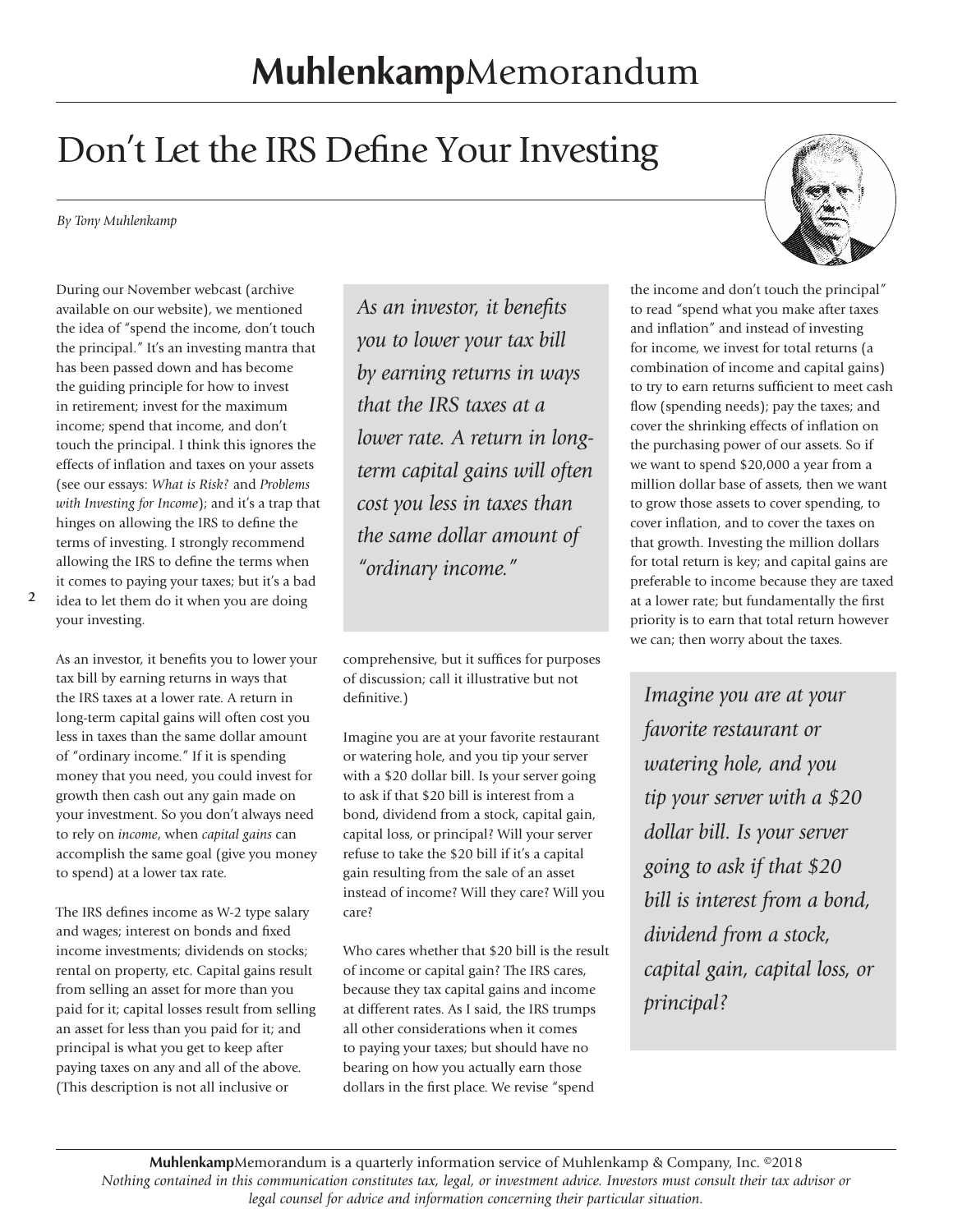I'm not suggesting we ignore interest and dividends when investing. I'm suggesting we focus on our objectives; short- and longterm goals; what those goals require in terms of investment returns and over what periods of time; and then selecting those investments that meet our goals and criteria according to how we have defined them. Once we have earned the requisite returns we can check with the IRS on how those returns will be taxed.

While working and talking with our clients and shareholders, we remind them that they have not hired us to buy stocks or bonds for them. Not really. They hire us to accomplish three things: not lose their money; earn them a reasonable return (and we repeatedly discuss with them what a reasonable return needs to be; and over what periods of time); and to achieve the first two in a way that allows them to sleep at night with the process. Those three things are primary; part of earning a decent return is to do it in a way that minimizes and defers taxes. We can only spend what we get to keep after paying taxes; so we pay attention to taxes but we don't let IRS tax definitions drive investment considerations and decisions.

*The comments made in this commentary are opinions and are not intended to be investment advice or a forecast of future events.*

*Investing in stocks, mutual funds, and other assets involves risk. The investment return and principal value of an investment will fluctuate so that an investor's shares, when redeemed, may be worth more or less than their original cost. Principal loss is possible. Past performance does not guarantee future results.*

*Please consult your tax adviser for advice concerning your particular situation and for any updates to the tax law.*

### Quarterly Letter

*continued from cover*

Reserve certainly *intends* to draw down their balance sheet slowly enough that markets don't even notice, but they may not succeed in that. We laid this out in greater detail during our November webcast, take a look at that or give us a call if you want to have a fuller discussion of our thoughts on this.

As we look forward to 2018 then, we see two "big things" working in opposition to each other as far as the markets are concerned: prospects for improved economic growth is a plus, while a reversal (U.S) or reduction (Europe) of central bank support is a negative. Each of these forces may get traction at different times.

With that as a backdrop, we will continue to search for investment opportunities and put our money to work when we find them.

### **Announcements**

**Register for our Upcoming Webcast**  Please join us for our webcast with Tony, Ron, and Jeff Muhlenkamp.

Thursday, February 22, 2018 4:00 pm – 5:00 pm ET

Register at www.muhlenkamp.com or call us at (877)935-5520 extension 4.

#### **Webcast Archive Available on Website**

During the webcast on November 30, 2017, Ron and Jeff Muhlenkamp shared their review of 2017, a year with unusually low market volatility, recordhigh market levels, and expensive equity valuations. They provided charts and checklists to better explain consumer and business spending and optimism, inflation, investors' margin accounts,

*The comments made by Ron and Jeff Muhlenkamp in this commentary are opinions and are not intended to be investment advice or a forecast of future events.*

**Central Bank** is the entity responsible for overseeing the monetary system for a nation (or group of nations). The central banking system in the U.S. is known as the Federal Reserve (commonly referred to "the Fed"), composed of twelve regional Federal Reserve Banks located in major cities throughout the country. The main tasks of the Fed are to supervise and regulate banks, implement monetary policy by buying and selling U.S. Treasury bonds, and steer interest rates.

**S&P 500 Index** is a widely recognized, unmanaged index of common stock prices. The S&P 500 Index is weighted by market value and its performance is thought to be representative of the stock market as a whole. One cannot invest directly in an index.

and many other items they monitor to determine where the economy is at year end and what concerns them going into 2018. They also explained how actions of the Japanese and European central banks may be influencing the U.S. stock market. Visit www.muhlenkamp.com for the webcast archive and to access other videos and essays available in our Library collection.

#### **Request for Email Address**

Muhlenkamp & Company regularly publishes information that gets distributed by email only. To be added to our email list, visit www.muhlenkamp. com or call us at (877) 935-5520 extension 4. Your contact information will not be released to any third party.  $M$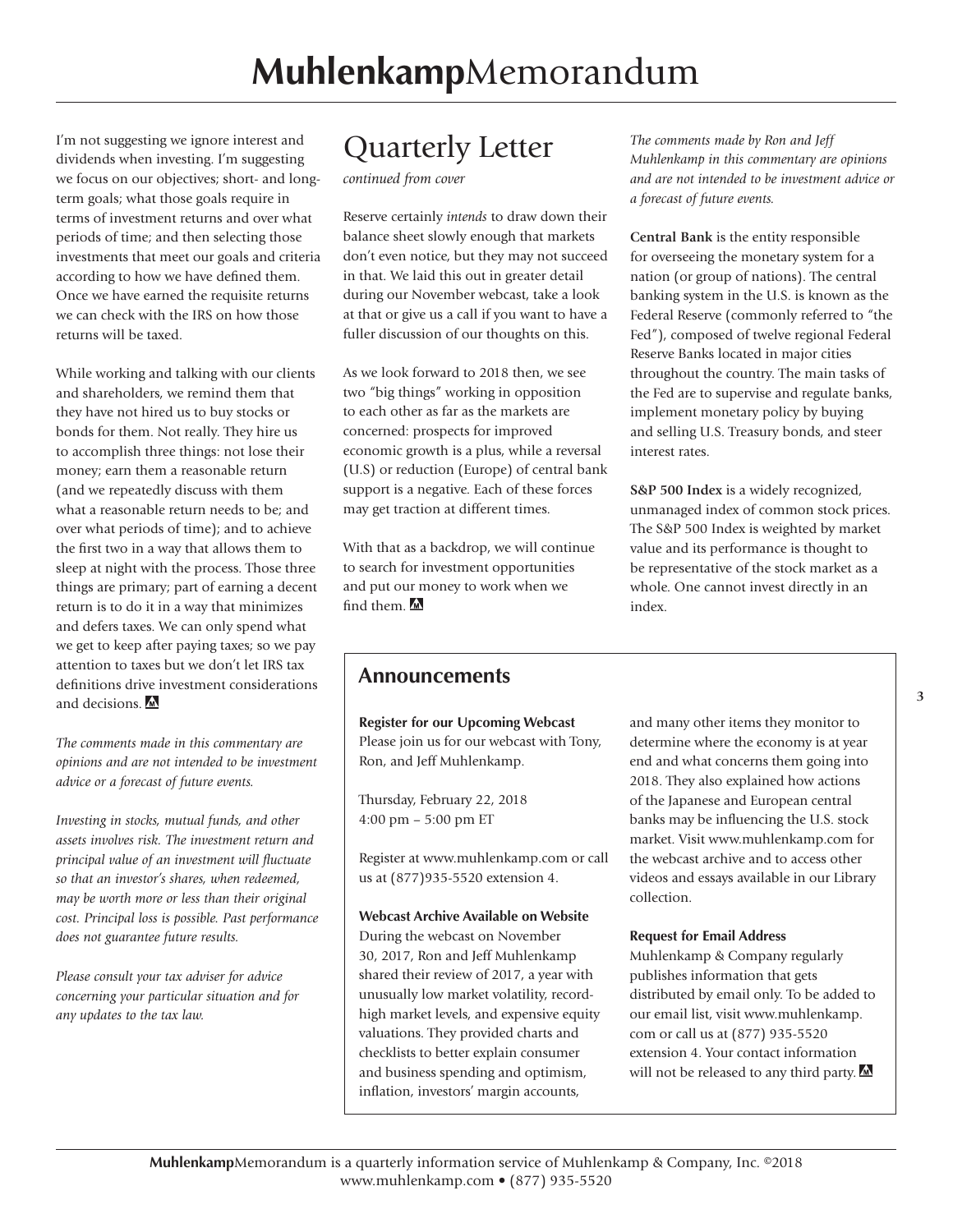

## **Muhlenkamp**Memorandum

Inside this issue:

- Quarterly Letter
- Don't Let the IRS Define Your Investing
- Announcements

## **Upcoming Webcast**

Please join us for our webcast with Tony, Ron, and Jeff Muhlenkamp.

Thursday, February 22, 2018 4:00 pm – 5:00 pm ET



**Register at www.muhlenkamp.com or call us at (877)935-5520 extension 4.**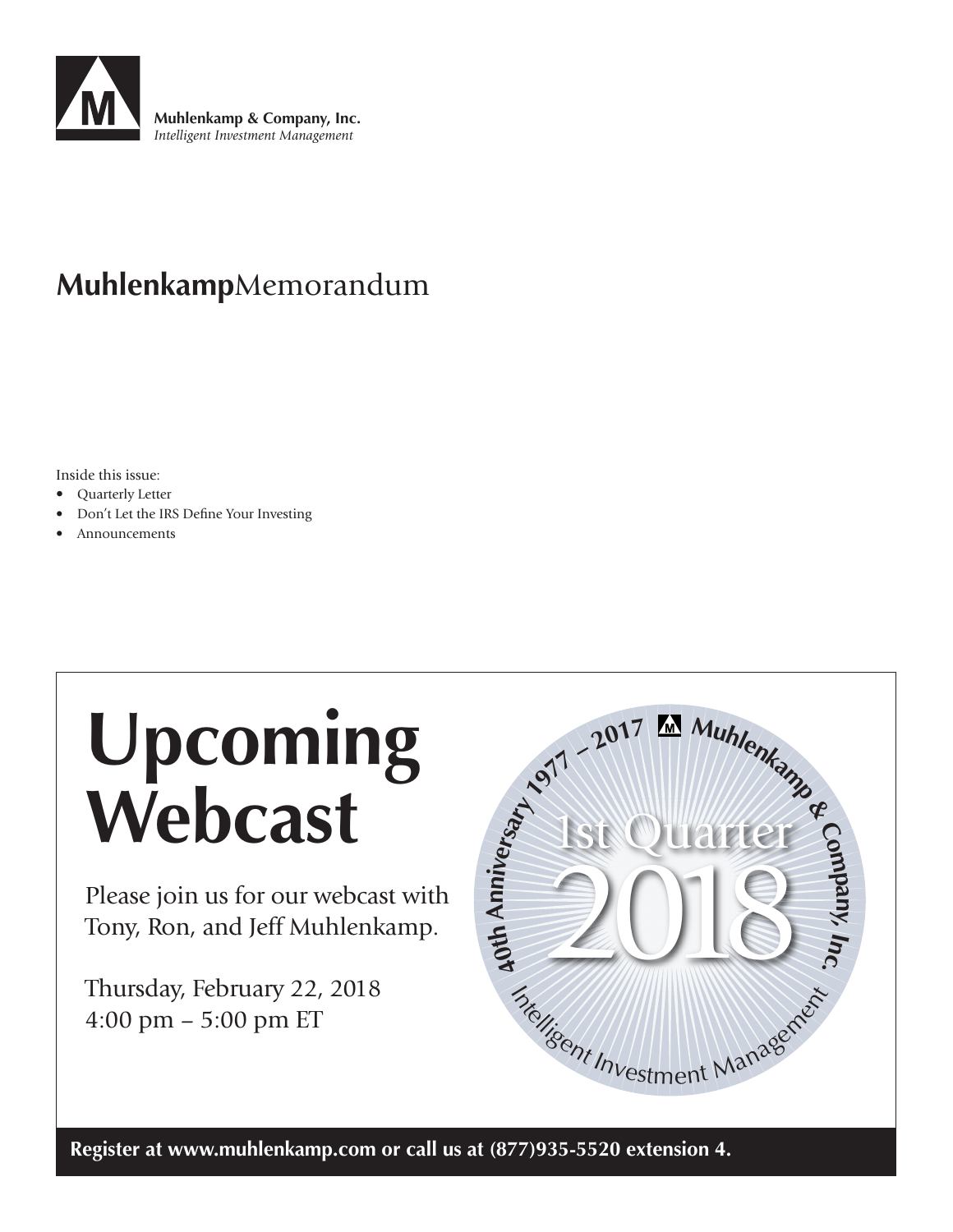# **Muhlenkamp**SMA **All-Cap Value**

#### **For the period ended 12/31 /17**

*Muhlenkamp & Company's All-Cap Value SMA (Separately Managed Account) is designed for investors' accounts over \$100,000. We employ full discretion, applying fundamental analysis.*

#### **Investment Objective**

We seek to maximize total after-tax return through capital appreciation, and income from dividends and interest, consistent with reasonable risk.

#### **Investment Strategy**

We invest in undervalued assets wherever they may be found. Typically, this results in holding a portfolio of companies we believe are materially undervalued by the market. Bonds may be included in the portfolio if they are a good investment.

#### **Investment Process**

We start with a bottom-up scan of domestic companies, typically looking at most U.S. companies at least four times per year. We add to that an understanding of the sector dynamics in which companies are operating, an assessment of the business cycle, and a review of macroeconomic conditions.

Our primary screening metric is return on shareholder equity (ROE). We are looking for companies with stable returns that can be purchased cheaply, or for companies with improving returns that have not yet been recognized by the market.

We don't believe that a holding period of "forever" is appropriate in all cases, but are comfortable holding companies as long as they continue to meet expectations.

#### **Investment Risk**

We define investment risk as the probability of losing purchasing power over long periods of time, which is quite different from Wall Street's definition of price volatility in very short periods of time. Taxes, inflation, and spending will ALL impact the purchasing power of your assets.



**Muhlenkamp & Company, Inc.** Intelligent Investment Management

#### **All-Cap Value Composite Performance (Net of Fees)**

|                               |                 |                    | Annualized      |                 |                  |                  |  |
|-------------------------------|-----------------|--------------------|-----------------|-----------------|------------------|------------------|--|
|                               | Year to<br>Date | <b>One</b><br>Year | Past 3<br>Years | Past 5<br>Years | Past 10<br>Years | Past 15<br>Years |  |
| Refurn                        | $14.31\%$       | $14.31\%$          | $1.70\%$        | $9.10\%$        | 2.70%            | $6.07\%$         |  |
| S&P 500 Total Return*         | 21.83%          | 21.83%             | $11.41\%$       | $15.79\%$       | $8.50\%$         | 9.92%            |  |
| <b>Consumer Price Index**</b> | $2.17\%$        | $2.20\%$           | $1.46\%$        | $1.39\%$        | $1.61\%$         | $2.07\%$         |  |

\* The S&P 500 is a widely recognized, unmanaged index of common stock prices. The figures for the S&P 500 reflect all dividends reinvested but do not reflect any deductions for fees, expenses, or **taxes. One cannot invest directly in an index.**

 \*\* Consumer Price Index (CPI) – As of November 2017 – U.S. CPI Urban Consumers NSA (Non-Seasonally Adjusted), Index. The Consumer Price Index tracks the prices paid by urban consumers for goods and services and is generally accepted as a measure of price infl ation. Price infl ation affects consumers' purchasing power.

Consolidated performance with dividends and other earnings reinvested. Performance figures reflect the *deduction of broker commission expenses and the deduction of investment advisory fees. Such fees are described in Part II of the adviser's Form ADV. The advisory fees and any other expenses incurred in the management of the investment advisory account will reduce the client's return. It should not be assumed that recommendations made in the future will be profi table or will equal the performance of the above accounts. A list of all security recommendations made within the past twelve months is available upon request.*

### **Top Twenty Holdings**

|                                                               |                                            | $%$ of Net |
|---------------------------------------------------------------|--------------------------------------------|------------|
| Company                                                       | Industry                                   | Asset      |
| Alliance Data Systems Corporation                             | <b>IT</b> Services                         | 5.24%      |
| <b>ON Semiconductor Corporation</b>                           | Semiconductors & Semiconductor Equipment   | 4.94%      |
| Apple Computer Inc.                                           | Technology Hardware, Storage & Peripherals | 4.68%      |
| Gilead Sciences, Inc.                                         | Biotechnology                              | 3.97%      |
| Tencent Holdings Ltd. ADR                                     | Internet Software & Services               | 3.35%      |
| Microchip Technology                                          | Semiconductors & Semiconductor Equipment   | 3.30%      |
| Microsoft Corporation                                         | Software                                   | 3.28%      |
| Hanesbrands, Inc.                                             | Textiles, Apparel & Luxury Goods           | 3.25%      |
| UnitedHealth Group Inc.                                       | Healthcare Providers & Services            | 3.22%      |
| DowDuPont, Inc.                                               | Chemicals                                  | 3.14%      |
| Celanese Corporation - Series A                               | Chemicals                                  | 3.11%      |
| Biogen Idec Inc.                                              | Biotechnology                              | 3.05%      |
| Annaly Capital Management Inc.                                | Real Estate Investment Trusts              | 3.02%      |
| <b>McKesson Corporation</b>                                   | Health Care Providers & Services           | 2.85%      |
| Lannett Company, Inc.                                         | Pharmaceuticals                            | 2.82%      |
| Federated Investors, Inc. - Class B                           | Capital Markets                            | 2.61%      |
| SPDR Gold Shares                                              | Exchange Traded Funds                      | 2.47%      |
| PowerShares Buyback Achievers Portfolio Exchange Traded Funds |                                            | 2.43%      |
| Autozone Inc.                                                 | Specialty Retail                           | 2.36%      |
| <b>Cameco Corporation</b>                                     | Oil, Gas, & Consumable Fuels               | 2.28%      |
|                                                               |                                            |            |

*Composite holdings are subject to change and are not recommendations to buy or sell any security.*

*Composite Top Twenty Holdings are presented as supplemental information to the fully compliant presentation on the next page.*

*Return on Equity (ROE) is a company's net income (earnings), divided by the owner's equity in the business (book value).*